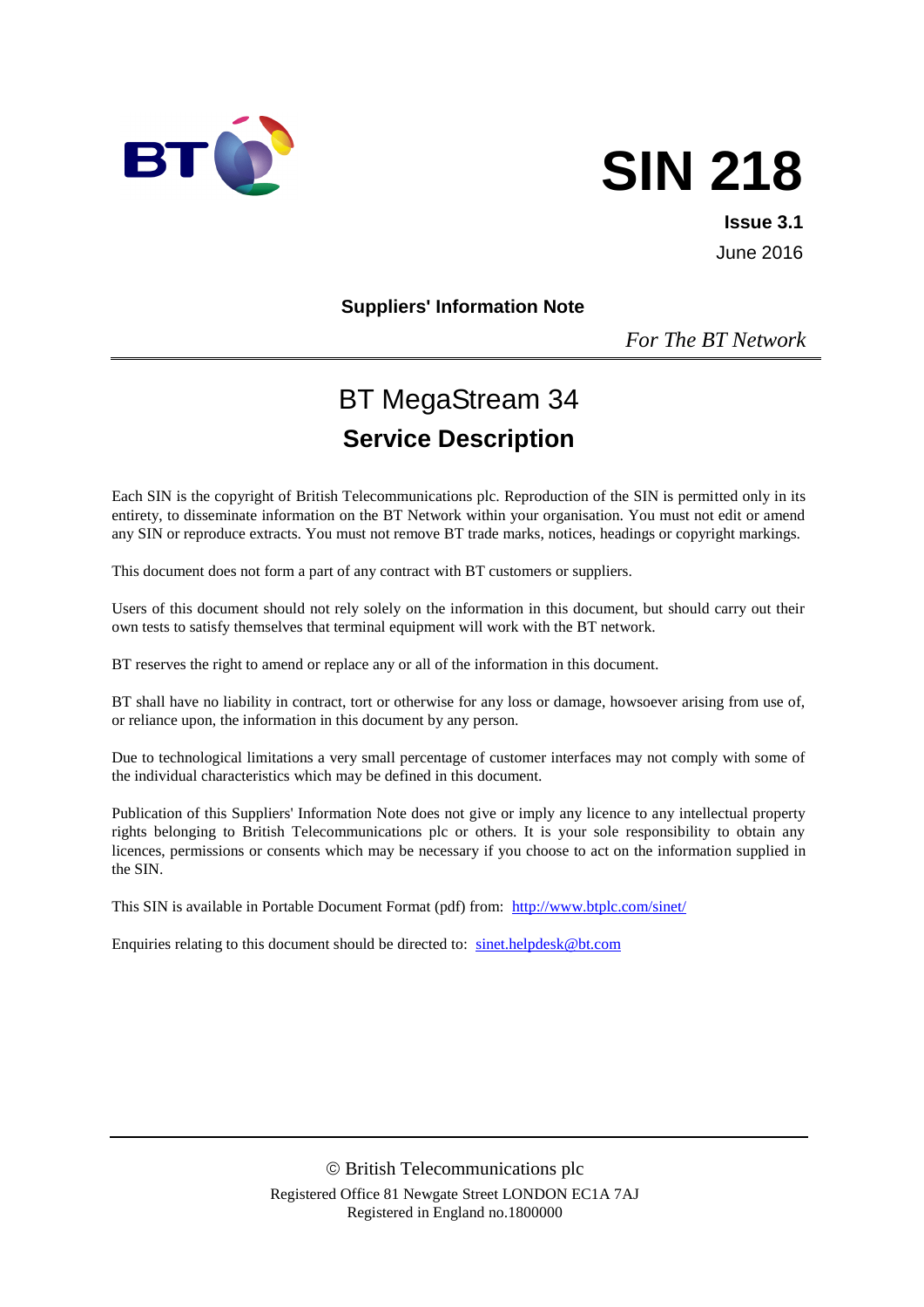#### **CONTENTS**

| 2. |  |
|----|--|
|    |  |
|    |  |
|    |  |
|    |  |
|    |  |
|    |  |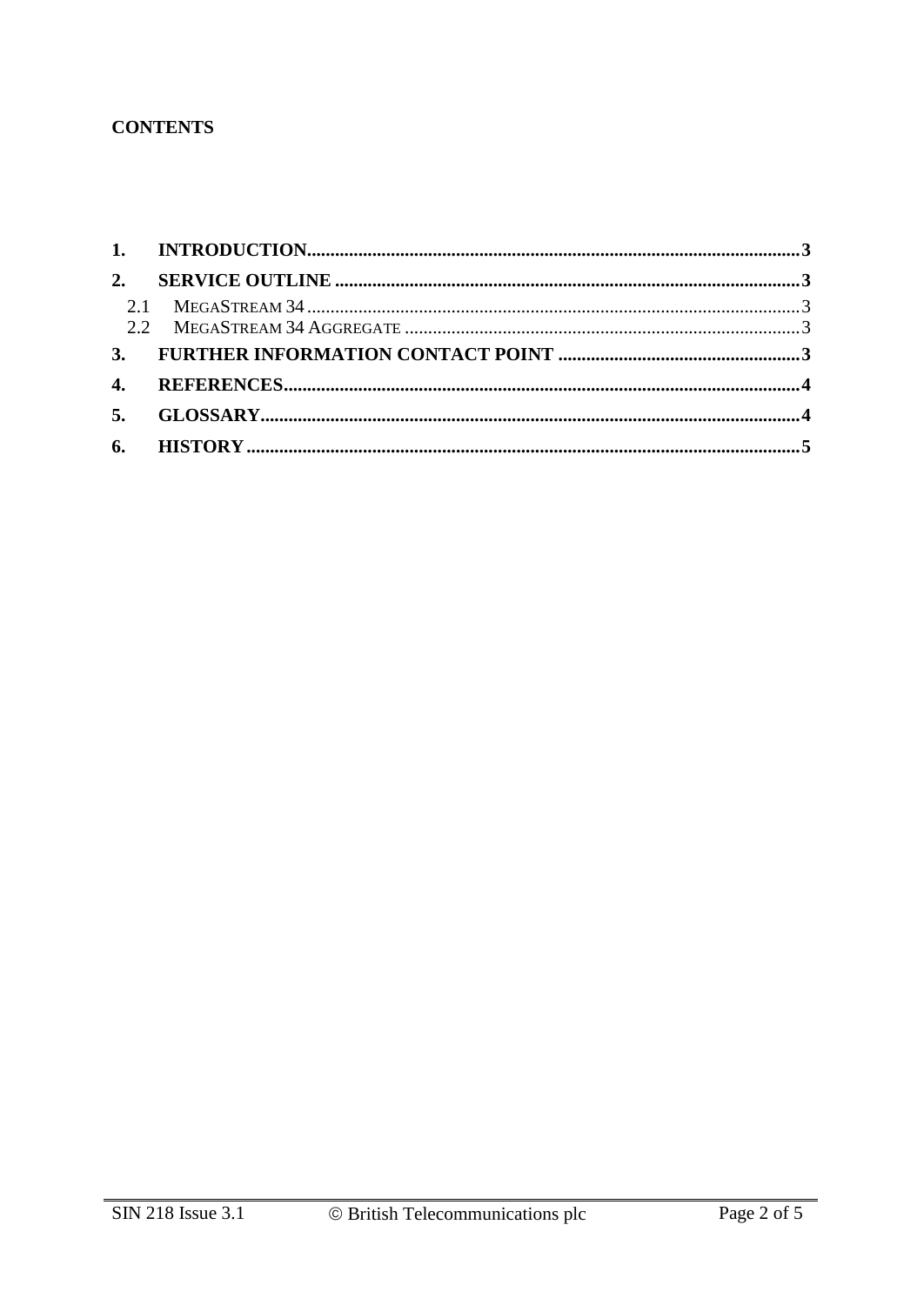#### **1. Introduction**

This Suppliers' Information Note (SIN) describes the BT MegaStream 34 service and provides technical information for terminal equipment (TE) manufacturers and suppliers.

#### **2. Service Outline**

BT MegaStream 34 is an inland point to point leased high speed digital service operating at 34,368kbit/s and is presented to the customer via an ITU-T Recommendation G.703<sup>[1]</sup> interface.

The user network interface is located at the connectors on the BT network Terminating Equipment (NTE). These connectors are 75 ohm BNC, one for each direction of transmission, with the sockets being used on the BT side of the interface and plugs on the customer side. The physical dimensions required for BNC connector compatibility are specified in figure 2 of BS 9210 N0001:Part 2:1982[2]

#### **2.1 MegaStream 34**

The service will support either a frame structure in accordance with ITU-T Recommendation  $G.751^{[3]}$  or an unstructured signal. It is, however, recommended that a frame structure in accordance with ITU-T Recommendation G.751 is used.

#### **2.2 MegaStream 34 Aggregate**

The MegaStream 34 Aggregate interface option has been withdrawn. Aggregated services can still be delivered via the MegaStream 155 Aggregate Interface.

#### **3. Further Information Contact Point**

For "sales and marketing" information about this service please telephone BT Business Sales on 0800 800152. Alternatively please contact your Company's BT account manager.

If you have enquiries relating to this document then please contact:  $\frac{\text{sinet.helpdesk@bt.com}}{\text{smet.helpdesk@bt.com}}$  $\frac{\text{sinet.helpdesk@bt.com}}{\text{smet.helpdesk@bt.com}}$  $\frac{\text{sinet.helpdesk@bt.com}}{\text{smet.helpdesk@bt.com}}$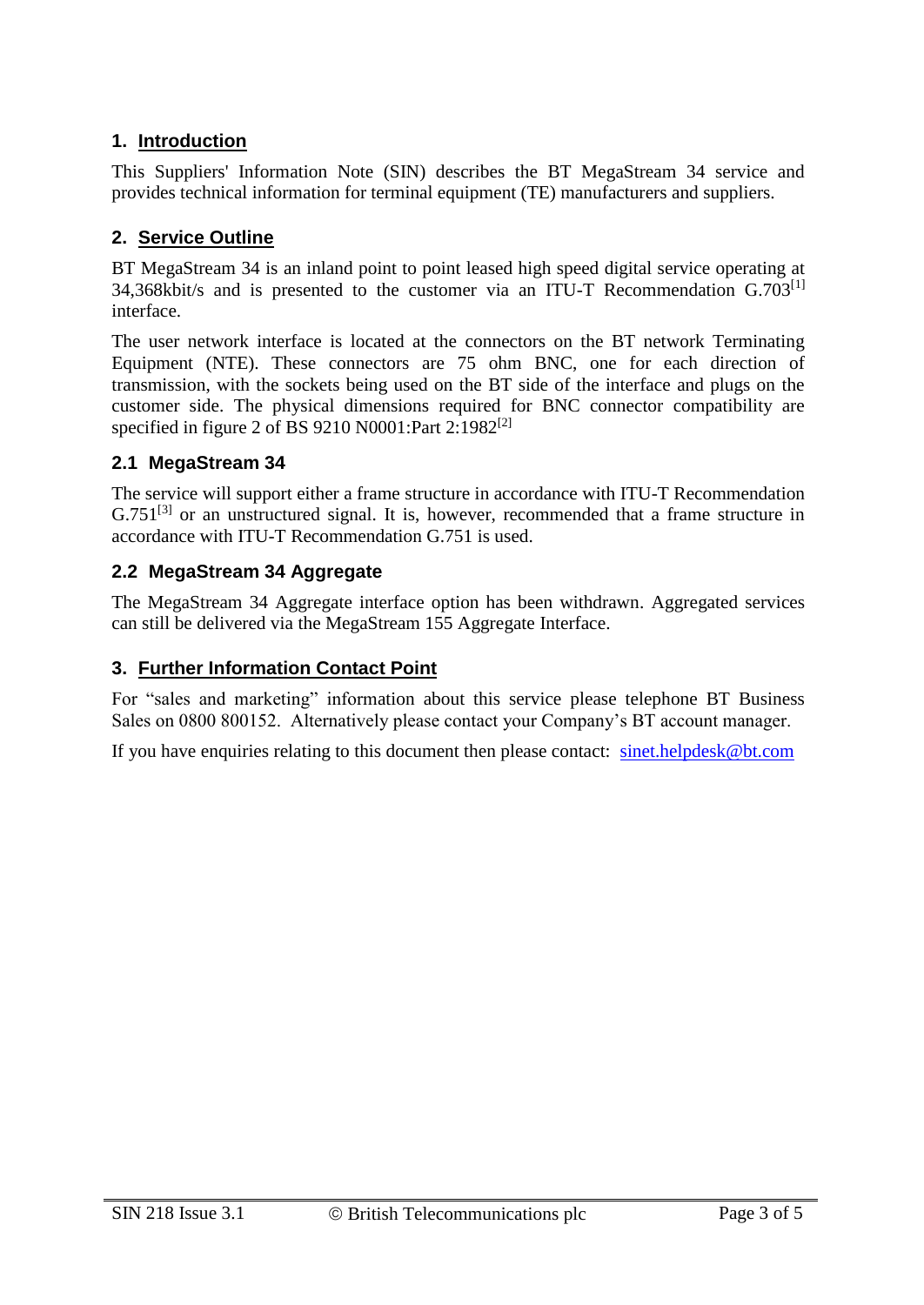#### **4. References**

| $\lceil 1 \rceil$ | ITU-T Recommendation G.703 - Physical/Electrical Characteristics of Hierarchical Digital<br>Interfaces.                                                                                                                                      |
|-------------------|----------------------------------------------------------------------------------------------------------------------------------------------------------------------------------------------------------------------------------------------|
| $\lceil 2 \rceil$ | British Standard BS 9210:N0001 - Electronic Components of accessed quality: Radio Frequency<br>connector type BNC, sealed, soldered, captive contact 50ohm. Part 2 : Issue 2 Control drawings,<br>mating face details and gauge information. |
| $\lceil 3 \rceil$ | ITU-T Recommendation G.751 - Digital multiplex equipment operating at the third order bit rate<br>of 34 368 kbit/s and the fourth order bit rate of 139 264 kbit/s and using positive justification.                                         |

For further information or copies of referenced sources, please see document sources at <http://www.btplc.com/sinet/>

#### **5. Glossary**

| <b>BNC</b>   | Bayonet-Neill-Concelman                                                                 |  |  |
|--------------|-----------------------------------------------------------------------------------------|--|--|
| <b>CCITT</b> | The International Telegraph and Telephony Consultative Committee (Former name of ITU-T) |  |  |
| <b>ITU-T</b> | International Telecommunications Union for Telecommunications                           |  |  |
| <b>NTE</b>   | <b>Network Terminating Equipment</b>                                                    |  |  |
| <b>PDH</b>   | Plesiochronous Digital Hierarchy                                                        |  |  |
| <b>SIN</b>   | Suppliers' Information Note                                                             |  |  |
| TE           | <b>Terminal Equipment</b>                                                               |  |  |